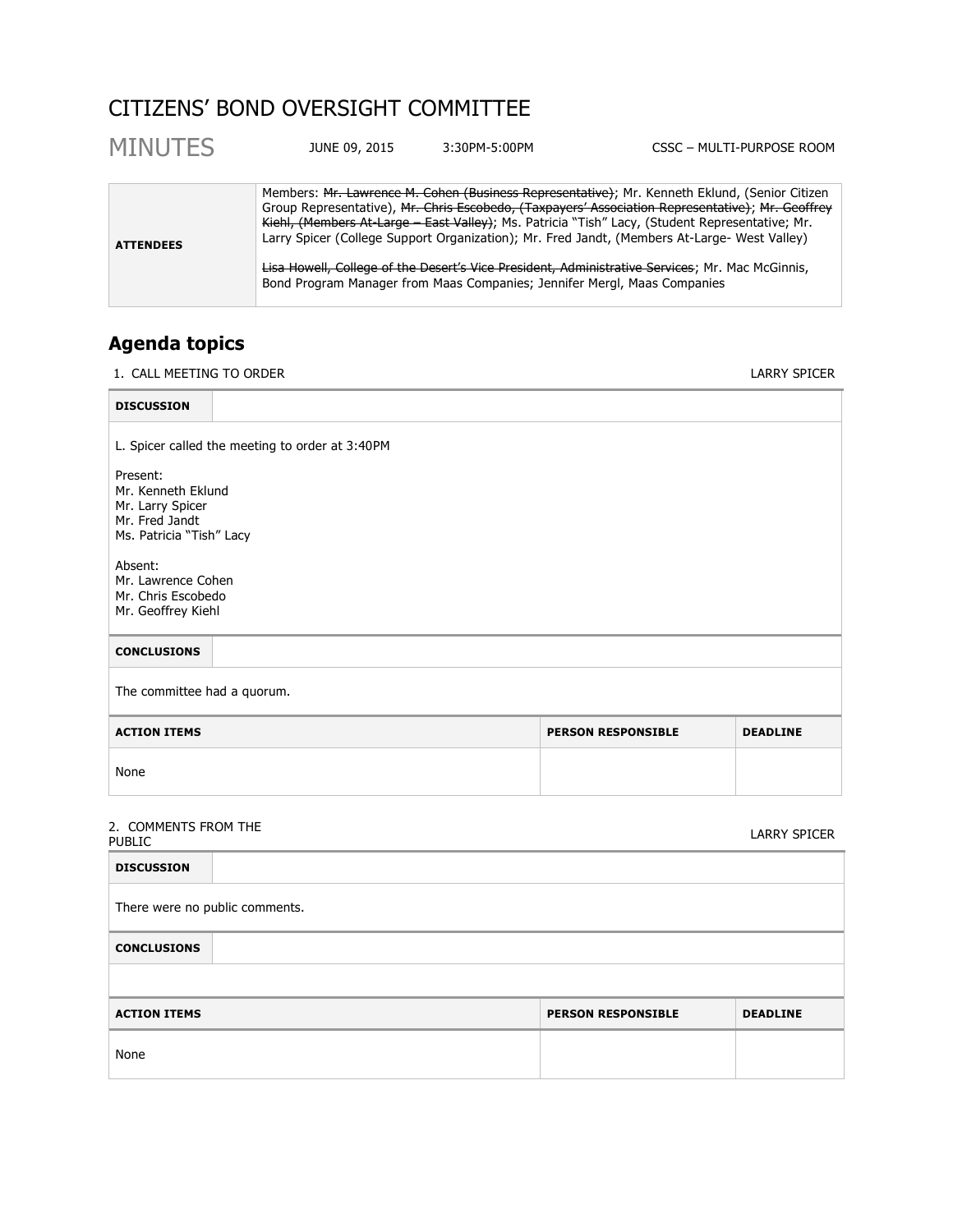#### 3. APPROVAL OF MEETING SEAT INOVAL OF PILL ITING<br>MINUTES

| <b>DISCUSSION</b>                                                                                                                                                                                         |  |  |  |  |
|-----------------------------------------------------------------------------------------------------------------------------------------------------------------------------------------------------------|--|--|--|--|
| Meeting Minutes – March 10, 2015: A motion was made by F. Jandt to approve the March 10, 2015 meeting minutes,<br>Seconded by T. Lacy. All in favor. No opposed. No abstained. Motion passed unanimously. |  |  |  |  |
| <b>CONCLUSIONS</b>                                                                                                                                                                                        |  |  |  |  |
| Meeting minutes from the March 10, 2015 meeting were approved.                                                                                                                                            |  |  |  |  |
| <b>ACTION ITEMS</b><br><b>PERSON RESPONSIBLE</b><br><b>DEADLINE</b>                                                                                                                                       |  |  |  |  |
| None                                                                                                                                                                                                      |  |  |  |  |

#### 4. INFORMATION MAC MORE SERVICES AND A SERVICES OF STATES AND MAC MCGINNIS

| <b>DISCUSSION</b>                                                                                                                                |  |  |  |  |
|--------------------------------------------------------------------------------------------------------------------------------------------------|--|--|--|--|
| Follow-Up on 2004 Measure B Bond Ballot Language- A copy of the original 2004 Measure B Bond Ballot Language<br>was provided to all COC Members. |  |  |  |  |
| <b>CONCLUSIONS</b>                                                                                                                               |  |  |  |  |
| COC Members will retain their copy of the 2004 Measure B Bond Ballot Language for reference.                                                     |  |  |  |  |
| <b>ACTION ITEMS</b><br><b>PERSON RESPONSIBLE</b><br><b>DEADLINE</b>                                                                              |  |  |  |  |
| None                                                                                                                                             |  |  |  |  |
| 5. REAPPOINTMENT/<br><b>LARRY SPICER</b><br><b>APPOINTMENT PROCESS</b>                                                                           |  |  |  |  |
| <b>DISCUSSION</b>                                                                                                                                |  |  |  |  |
| Member-At-Large East Valley - Geoffrey Kiehl<br>Student Representative- Patricia "Tish" Lacy                                                     |  |  |  |  |

#### **CONCLUSIONS**

The Desert Community College District will have two (2) vacancies that will need to be filled after the September 2015 meeting.

| <b>ACTION ITEMS</b>                                                                                                                                | <b>PERSON RESPONSIBLE</b> | <b>DEADLINE</b>   |
|----------------------------------------------------------------------------------------------------------------------------------------------------|---------------------------|-------------------|
| The Office of the President will start the application process to fill the<br>positions of Member-At-Large East Valley and Student Representative. | Lisa Howell               | September<br>2015 |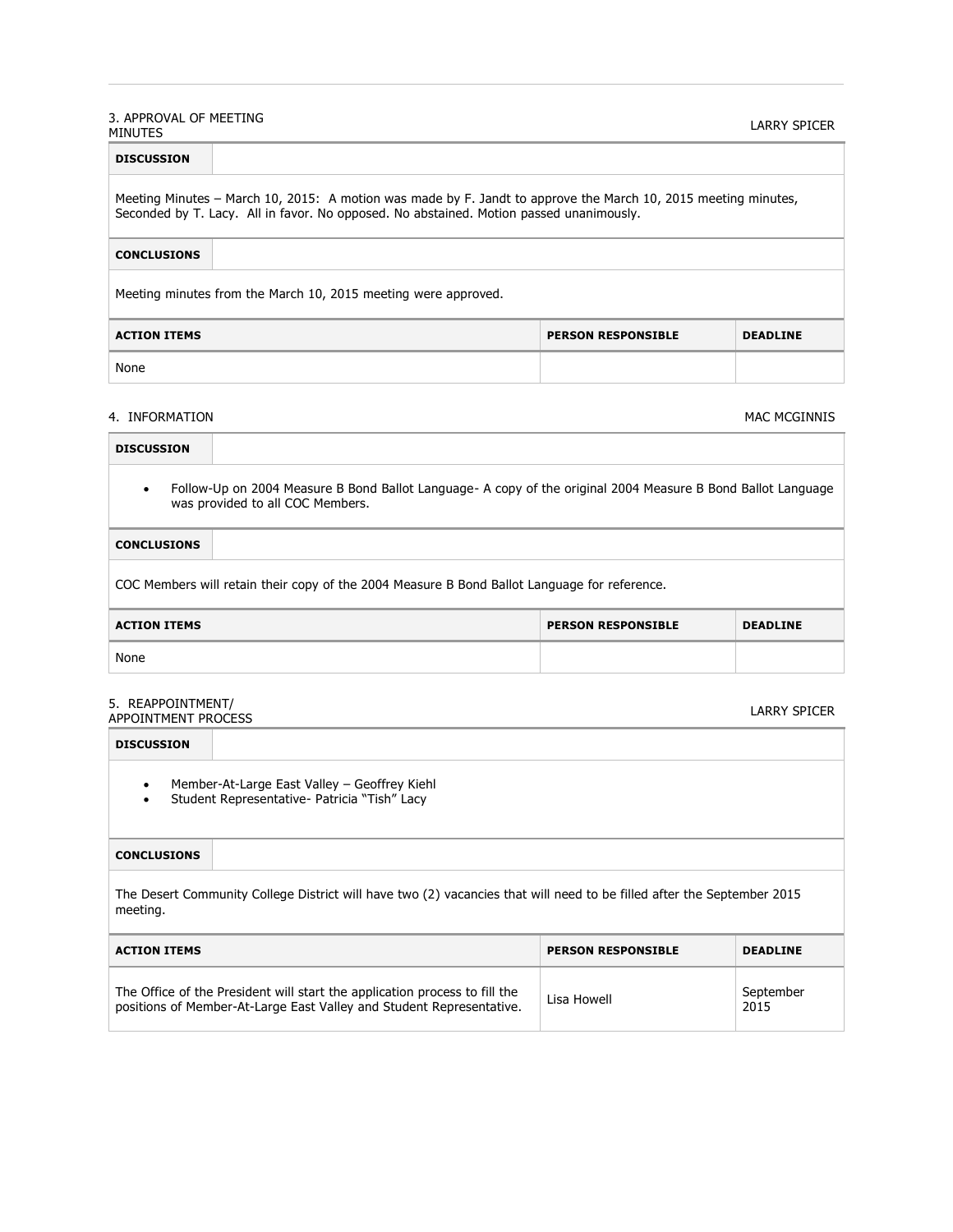#### 6. BOND PROJECTS UPDATE & BOND PROJECT FINANCAIL REPORT

| <b>DISCUSSION</b> |  |  |
|-------------------|--|--|
|                   |  |  |

M. McGinnis reviewed all project and financial updates found on the Bond Citizen's Oversight Committee Report dated June 09, 2015.

F. Jandt asked M. McGinnis to clarify the funding source of the Indio Retail Space. M. McGinnis confirmed that Measure B Bond funds are being used for the additional classroom space and RDA Funds are being used in the retail space.

F. Jandt asked whether there was any sort of conflict given that the frame work of the building that the retail space will be housed in was constructed using Measure B Bond Funds. M. McGinnis will address this question with L. Howell.

M. McGinnis will meet with L. Howell to discuss whether there are any fiscal conflicts/implications of using Measure B Bond Funds to build the framework of a building that is housing for profit retail space.

### **CONCLUSIONS**

L. Spicer posed the following question to M. McGinnis; "Are you aware of any Bond proceeds that were expended for purposes other than those set forth in Measure B?" Mc. McGinnis responded, "No."

L. Spicer posed the following question to M. McGinnis; "Are you aware of any Bond proceeds that were expended for any teacher or administrative salaries of the college or for the operating expense?" M. McGinnis responded, "No."

| ACTION ITEMS                                                                                | <b>PERSON RESPONSIBLE</b> | <b>DEADLINE</b>   |
|---------------------------------------------------------------------------------------------|---------------------------|-------------------|
| 1. M. McGinnis will meet with L. Howell to discuss Indio Retail<br>Space Funding inquiries. | Mac McGinnis              | September<br>2015 |

#### 7. SCHEDULE OF FUTURE sent boot of the form of the control of the control of the control of the control of the control of the control of the control of the control of the control of the control of the control of the control of the control of th

| <b>DISCUSSION</b>                                                                                                                                                                                                                                                                            |          |      |  |
|----------------------------------------------------------------------------------------------------------------------------------------------------------------------------------------------------------------------------------------------------------------------------------------------|----------|------|--|
| Schedule of future meetings – Upon review of the schedule of meetings, it was determined that a number of<br>attendees will not be able to make the September 8, 2015 meeting. It was suggested that this meeting be moved<br>to September 15, 2015 to encourage optimal attendance numbers. |          |      |  |
| <b>CONCLUSIONS</b>                                                                                                                                                                                                                                                                           |          |      |  |
| All Committee Members in attendance were in favor of moving the September 8, 2015 meeting to September 15, 2015. J.<br>Mergl will work with all Members and the District to make sure that this change can be accommodated.                                                                  |          |      |  |
| <b>ACTION ITEMS</b><br><b>PERSON RESPONSIBLE</b><br><b>DEADLINE</b>                                                                                                                                                                                                                          |          |      |  |
| Move September 8, 2015 meeting to September 15, 2015.<br>1.                                                                                                                                                                                                                                  | J. Mergl | ASAP |  |